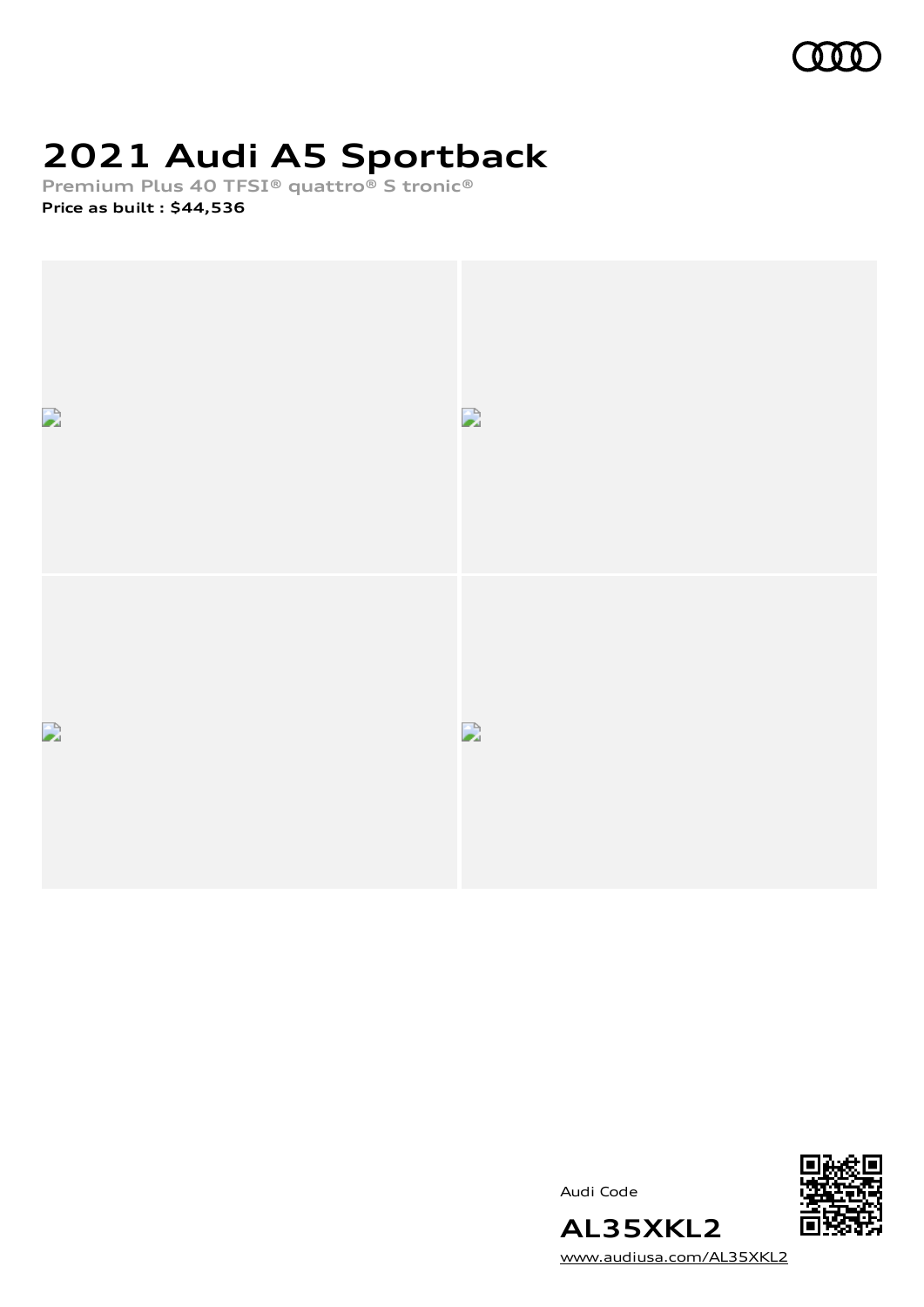### **Summary**

#### **Audi 2021 Audi A5 Sportback** Premium Plus 40 TFSI® quattro® S tronic®

**Price as buil[t](#page-8-0)** \$44,536

**Exterior colour**

Manhattan Gray metallic

### $\overline{\phantom{a}}$

#### **Further Information**

|                 | No           |  |
|-----------------|--------------|--|
| Mileage         | 16,323 miles |  |
| Type of vehicle | Used car     |  |

**Warranty**

#### **Interior colour**

#### **Technical Specifications**

| Engine type                  | 2.0-liter four-cylinder                       |
|------------------------------|-----------------------------------------------|
| stroke                       | Displacement/Bore and 1,984/82.5 x 92.8 cc/mm |
| Max. output                  | 201 HP                                        |
| Torque                       | 236 lb-ft@rpm                                 |
| Top track speed              | $130$ mph                                     |
| Acceleration (0 - 60<br>mph) | 6.4 seconds                                   |
| Recommended fuel             | Premium                                       |

#### **Audi Code** AL35XKL2

**Your configuration on www.audiusa.com** [www.audiusa.com/AL35XKL2](https://www.audiusa.com/AL35XKL2)

**Commission number** 2ae6af570a0e09a97fb1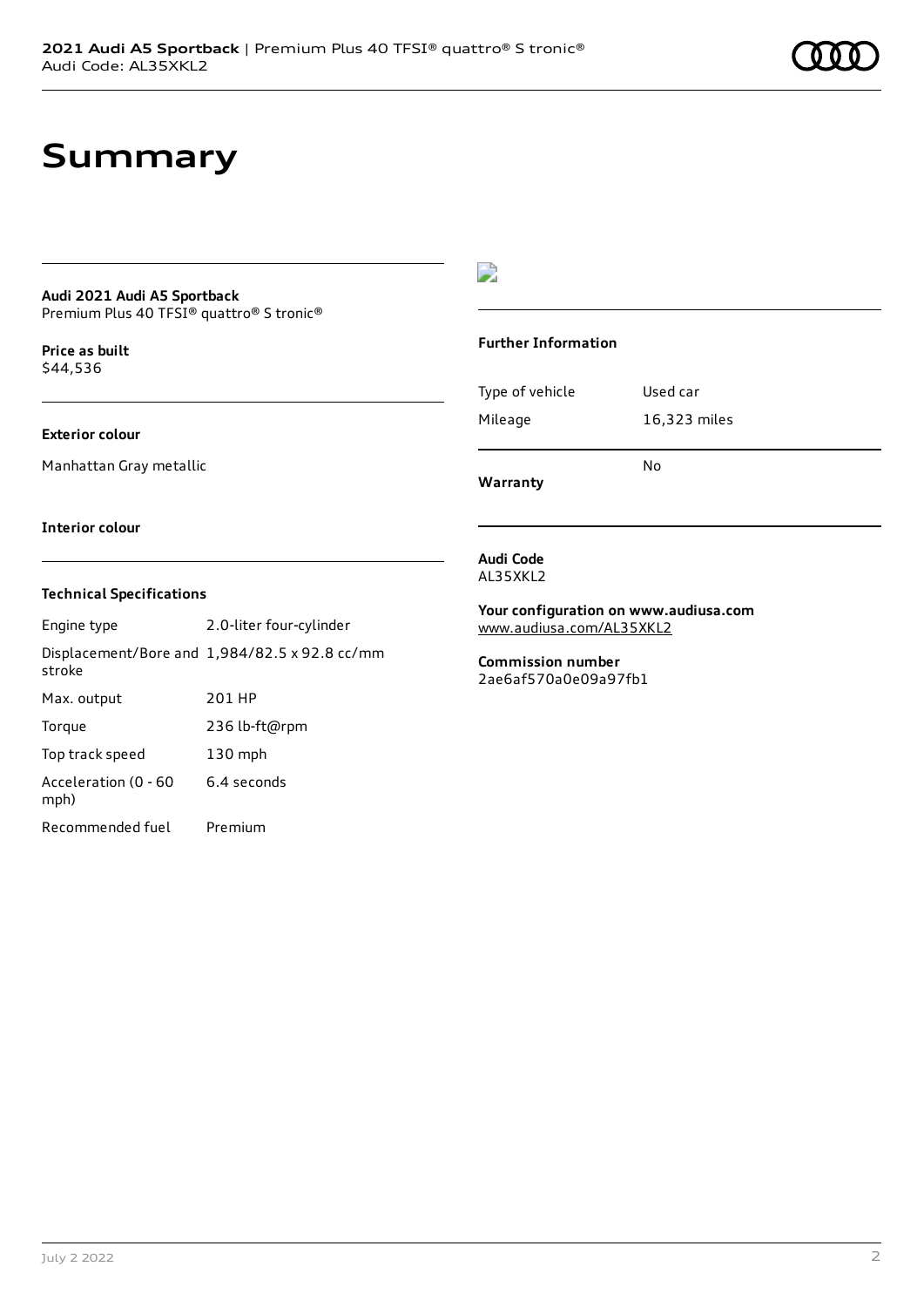

# **Standard features**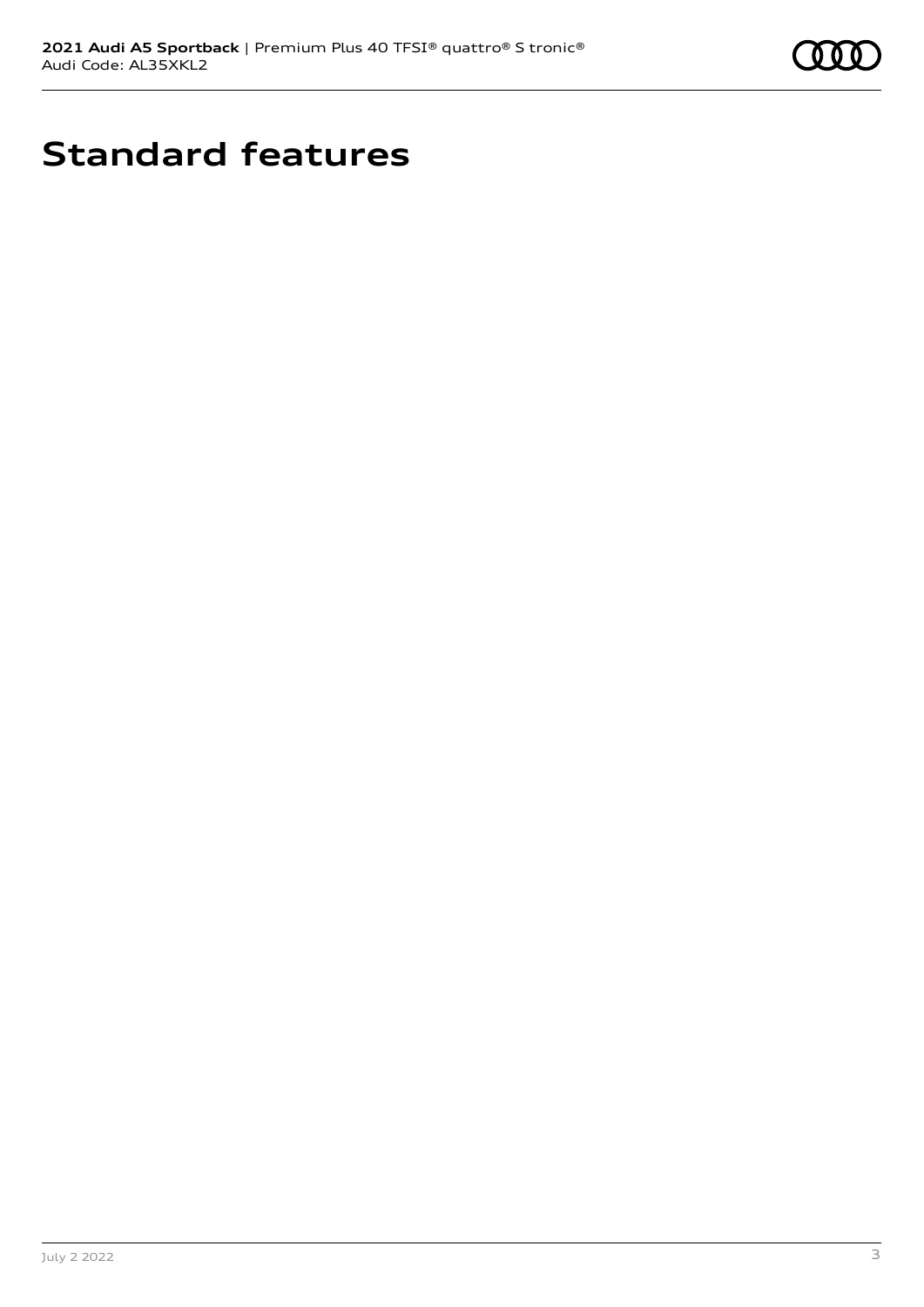## **Dealer remarks**

Audi Bridgewater & Audi Mendham are offering this 2021 Audi A5 in Manhattan Gray Metallic. This fully reconditioned A5 comes with the following features;

quattro Black Leather ABS brakes Alloy wheels Compass Electronic Stability Control Front Bucket Seats Front Center Armrest Front dual zone A/C Heated door mirrors Heated front seats Heated Front Sport Seats Illuminated entry Power Liftgate Power moonroof Power passenger seat Remote keyless entry Split folding rear seat Traction control.

Priced below KBB Fair Purchase Price!

Clean CARFAX. CARFAX One-Owner.

quattro

At Audi Bridgewater & Audi Mendham we want to make it as easy as possible to get your next vehicle. AudiBridgewater.com 908-800-9000 AudiMendham.com 973-543-6000.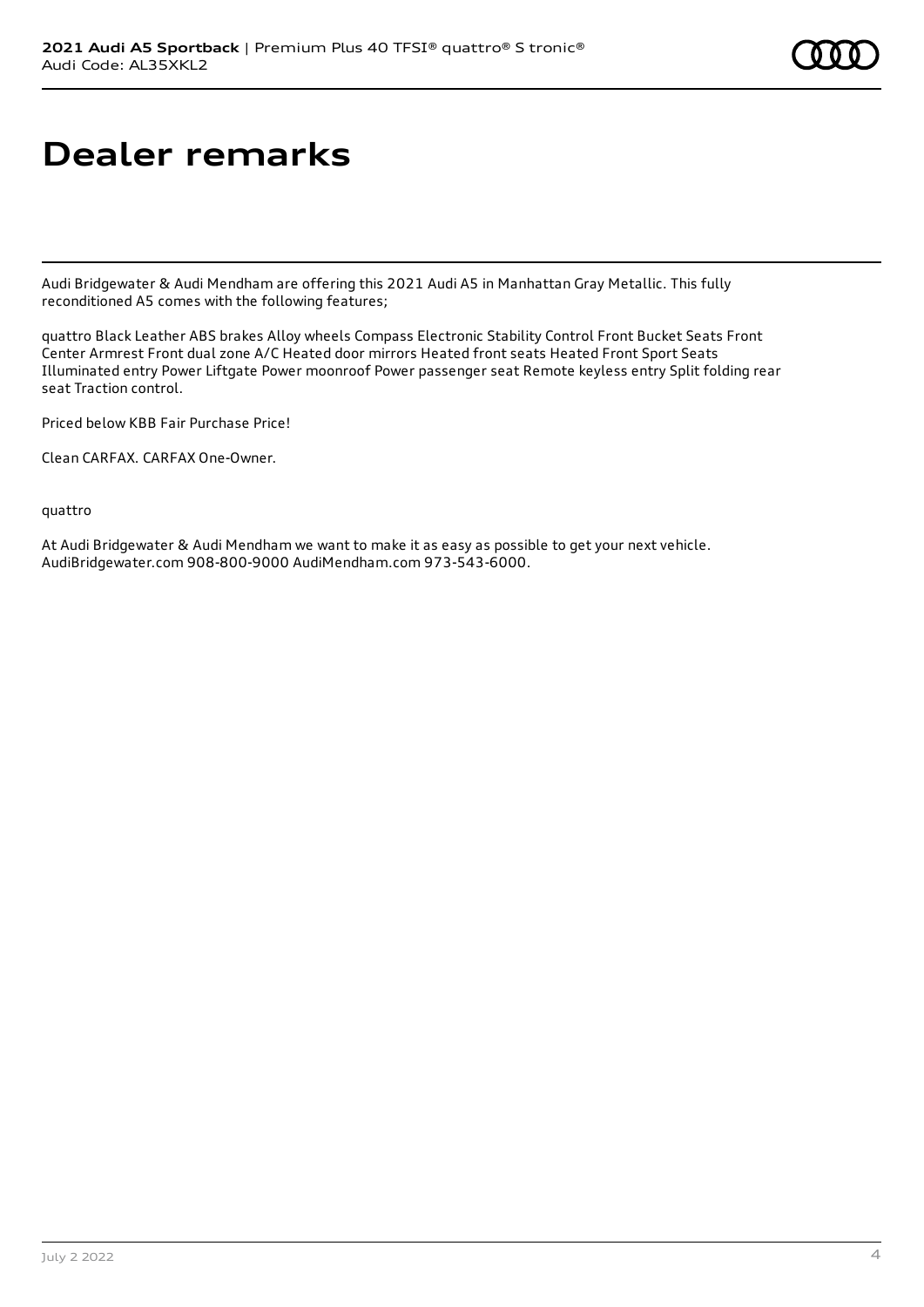### **Technical Specifications**

#### **Engineering | Performance**

| Engine type                                | 2.0-liter four-cylinder                                                    | Steering type                              | Electromechanical power steering<br>system                           |
|--------------------------------------------|----------------------------------------------------------------------------|--------------------------------------------|----------------------------------------------------------------------|
| Power Level                                | 40                                                                         |                                            |                                                                      |
| Max. output                                | 201 HP                                                                     | Turning diameter, curb- 38.4 ft<br>to-curb |                                                                      |
| Displacement                               | 2.0 l                                                                      | Steering ratio                             | 15.9:1                                                               |
| Torque                                     | 236 lb-ft@rpm                                                              |                                            |                                                                      |
| Valvetrain                                 | 16-valve DOHC with Audi valvelift<br>system                                | Suspension                                 |                                                                      |
| Acceleration (0 - 60<br>mph)               | 6.4 seconds                                                                | Front axle                                 | Five-link front suspension                                           |
| Engine block                               | Cast-iron                                                                  | Rear axle                                  | Five-link rear suspension                                            |
| Induction/fuel injection Turbocharged/FSI® |                                                                            | Optional                                   | Sport suspension                                                     |
| Cylinder head                              | Aluminum-alloy                                                             |                                            |                                                                      |
| stroke                                     | Displacement/Bore and 1,984/82.5 x 92.8 cc/mm                              | <b>Brake system</b>                        |                                                                      |
|                                            |                                                                            | Front brakes                               | 12.36 (ventilated disc) in                                           |
| Top track speed                            | 130 mph                                                                    | Rear brakes                                | 11.81 (ventilated disc) in                                           |
|                                            |                                                                            | Parking brake                              | Electromechanical                                                    |
| <b>Electrical system</b>                   |                                                                            |                                            |                                                                      |
| Alternator                                 | 14 Volts - 110-150A                                                        | <b>Body</b>                                |                                                                      |
| Battery                                    | 12 Volts - 420A/75Ah                                                       | Material                                   | Multi-material body construction<br>(steel and aluminum composition) |
| <b>Driveline</b>                           |                                                                            | Corrosion protection                       | Multistep anti-corrosion protection                                  |
| Drivetrain type                            | quattro <sup>®</sup> all-wheel drive with ultra <sup>®</sup><br>technology | <b>Warranty   Maintenance</b>              |                                                                      |
| Transmission                               | Seven-speed S tronic® dual-clutch<br>automatic transmission                | Warranty                                   | 4-year/50,000-mile Audi New<br>Vehicle Limited Warranty              |

**Steering**

### **(1/2)**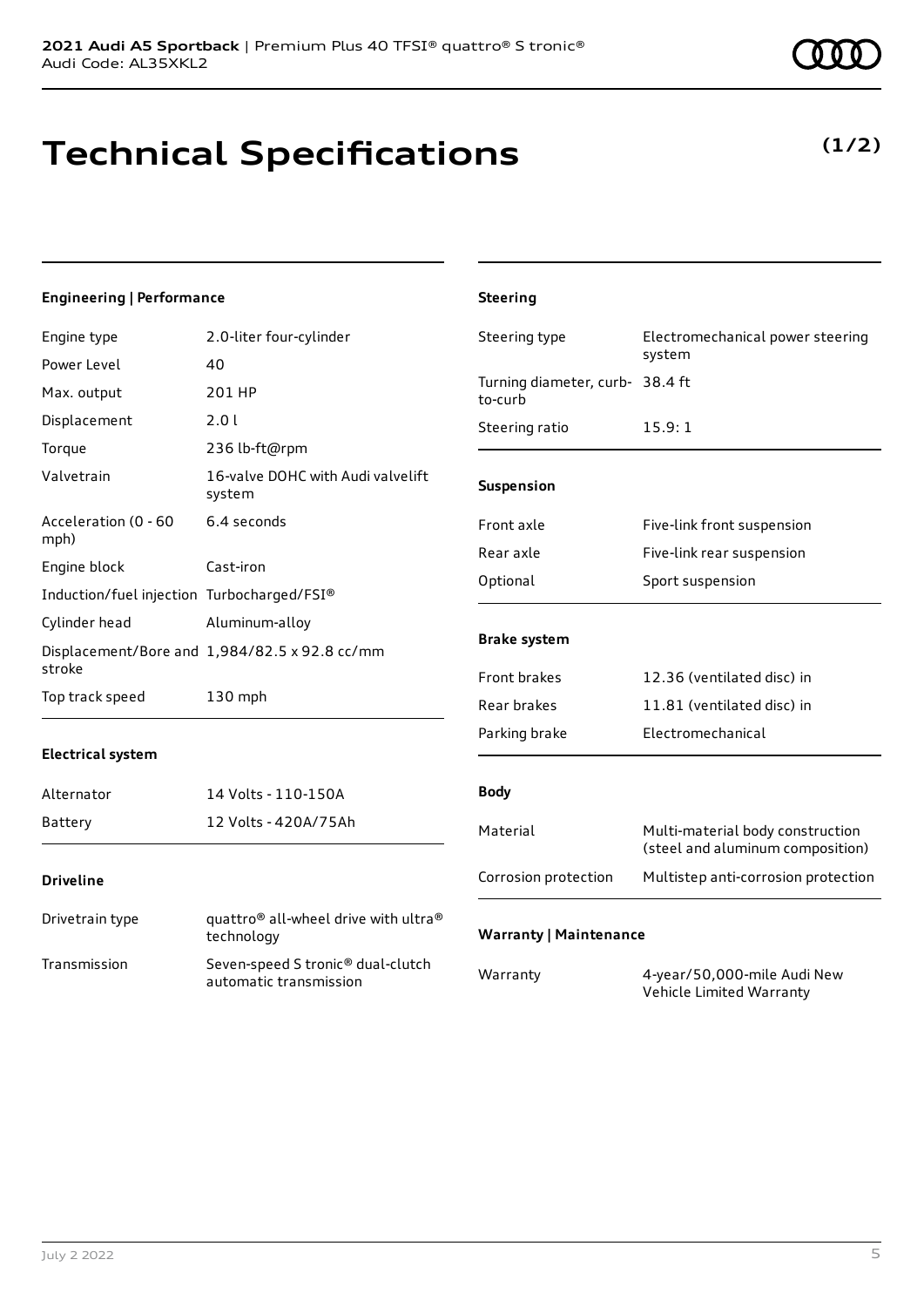### **Technical Specifications**

#### **Exterior Measurements**

| Height                           | 54.6 in   |
|----------------------------------|-----------|
| Overall width without<br>mirrors | 72.5 in   |
| Length                           | 187.3 in  |
| Wheelbase                        | 111.2 in  |
| Drag coefficient                 | $0.29$ Cw |
| Overall width with<br>mirrors    | 79.8 in   |
| Track rear                       | 61.7 in   |
| <b>Track front</b>               | 62.5 in   |
| Curb weight                      | 3,725 lb  |

#### **Interior measurements**

| Seating capacity                          | 5                      |
|-------------------------------------------|------------------------|
| Shoulder room, rear                       | 54.5 in                |
| Head room with front<br>sunroof           | 37.7 in                |
| Leg room, rear                            | $35.1$ in              |
| Shoulder room, front                      | 55.7 in                |
| Head room with rear<br>sunroof            | 37.0 in                |
| Leg room, front                           | $41.3$ in              |
| Cargo volume, rear<br>seatbacks up/folded | 21.8/35.0 cu ft, cu ft |

### **(2/2)**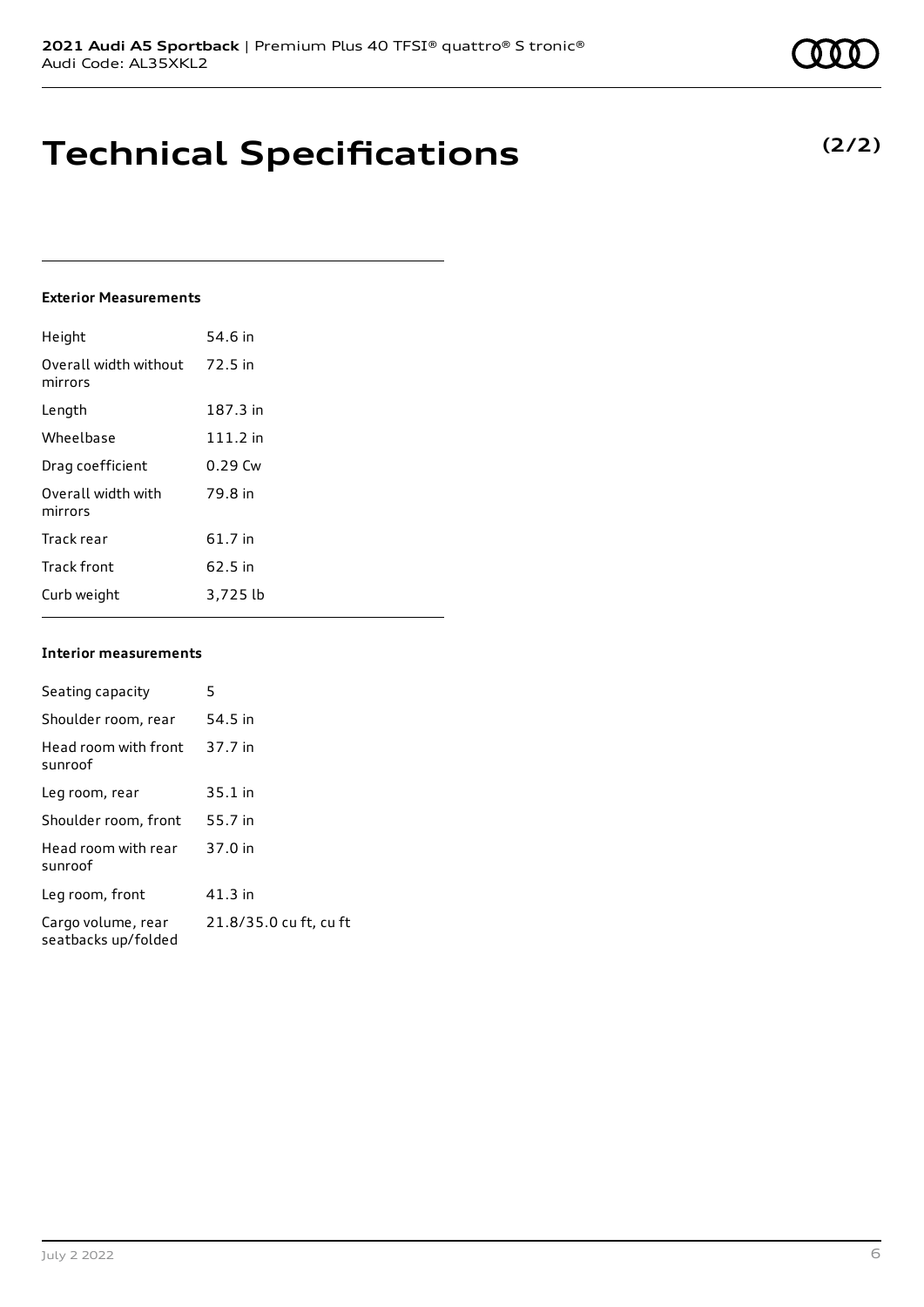### **Consumption- and emission**

#### **Consumption by NEDC**

| urban       | 25 mpg |
|-------------|--------|
| extra-urban | 34 mpg |
| combined    | 28 mpg |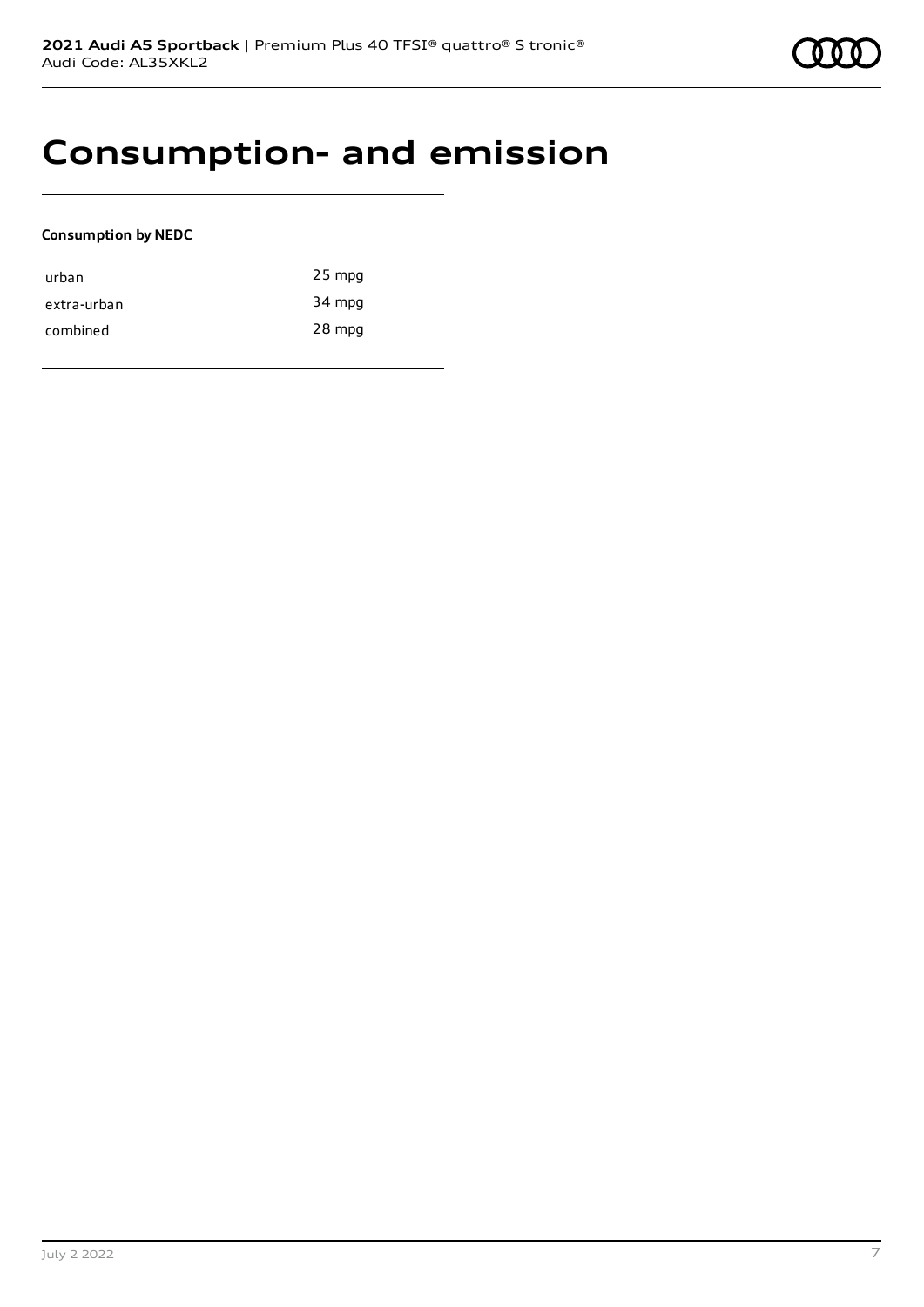# **Contact**

Dealer **Audi of Mendham**

26 E Main St 07945 Mendham NJ

Phone: 9735436000 FAX: 9735438459

www: [https://www.mendhamaudinj.com](https://www.mendhamaudinj.com/)